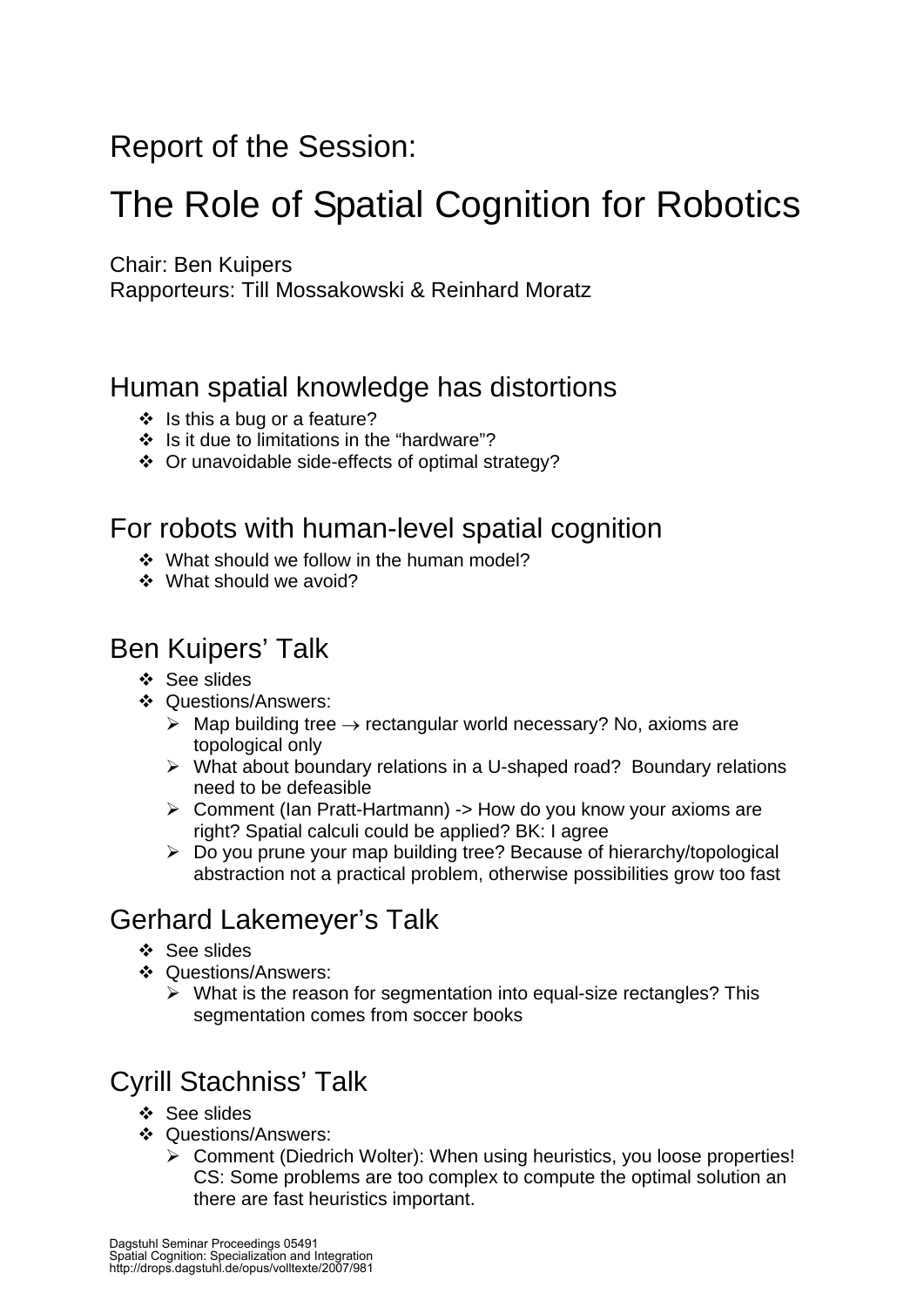## Diedrich Wolter's Talk

❖ See slides

## Christoph Flores' Talk

❖ See slides

# Joint Discussion

### What do we need from spatial cognition for a robot to have human-level (at least) spatial reasoning capabilities?

- 1. To build a robot, what aspects of human spatial cognition
	- should we emulate?
	- should we avoid? (including preferences, emotions, attitudes)
- 2. To build a robot, what new research would you like from the spatial cognition community?

### 3. What is the relationship between

- human conceptual level?
- robot computational level?

### 4. what human capabilities should a robot have?

Should the robot be allowed to say: "I don't feel like going there"? Yes, if there is a dialogue and the robot explains why.

Are we trying to build a human-like robot? Yes (appears to be the answer).

If a human has a mobility limitation, and has a relationship with semi-intelligent robot, where should the robot's autonomy lie?

It has to have some autonomy, e.g. it should be able to follow a map, but if the robot carries the patient at wrong places, or refuses to carry the patient, this gets problematic However: the robot might prevent the patient from danger - but it should explain this, and be open to negotiation

Driver assistance systems in cars: should they prevent accidents? We want an assistant offering services, that we however may reject.

We need dynamic adaptivity to the situation, and want to mirror human faculties. E.g. if fire breaks out, and there are soft obstacles in front of door, that robot normally would refuse to go into, the robot nevertheless should go across these obstacles.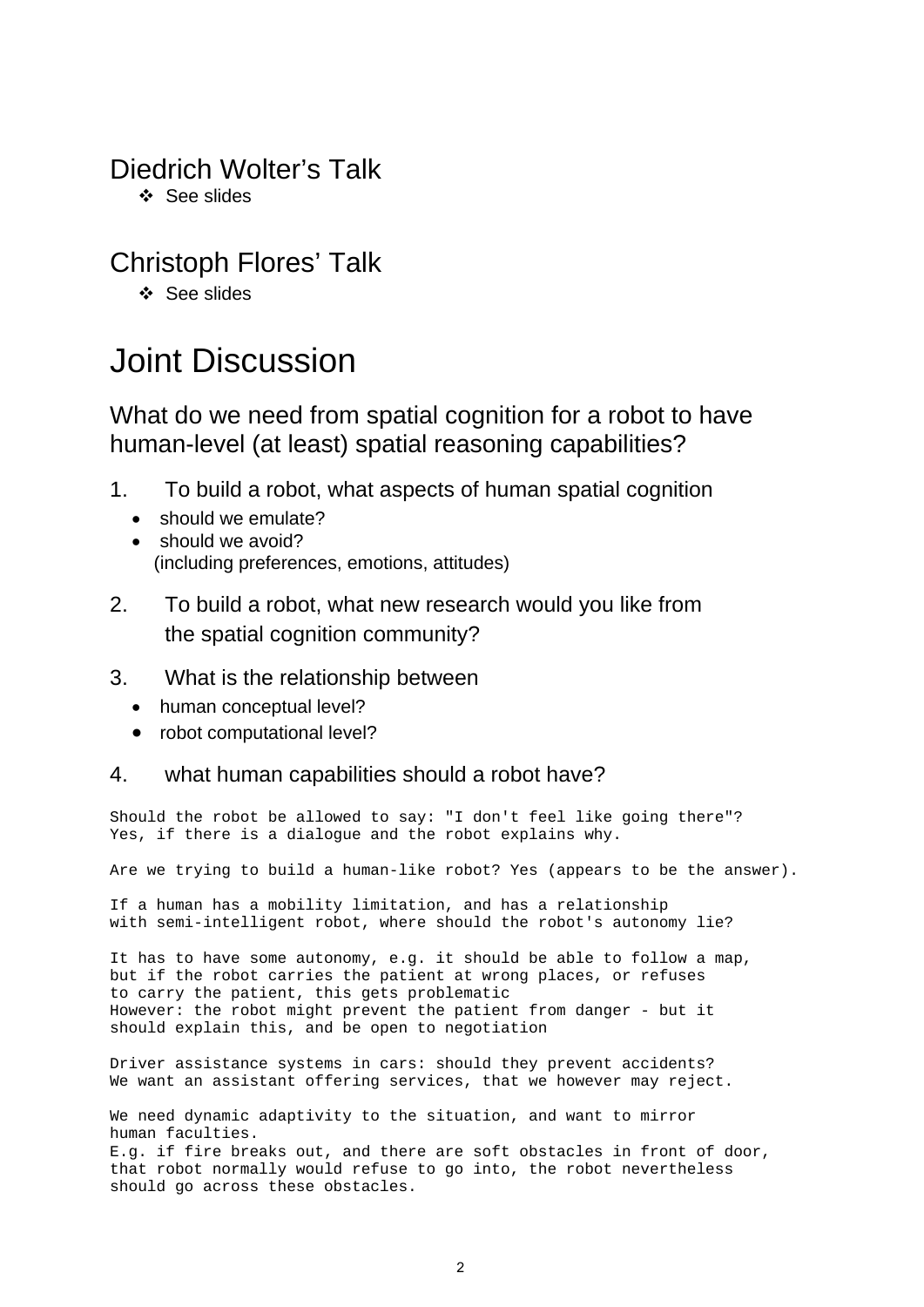Advantage of robots/computers: Programs never get bored - can do routine work

but entertainment robot should entertain

If I am human, I am driver, not a passenger: the human has the autonomy. Any autonomy of the robot is by human delegation. The human should be able to change the mode of the robot and force it to ignore obstacles, or to drive downstairs (to escape fire, or to commit suicide).

### Three different tasks:

#### A. robot in interaction with human being (as servant)

A robot should be able to detect human mistakes and therefore needs to understand spatial cognition and human limitations, peculiarities. A topological map may be a human strategy that scales up, and hence is not a limitation when compared with a metrical map.

Human and robot should be able to communicate, share human concepts, although this does not prejudge the implementation model of robot.

The problem is not the type of map, but the mapping from robot representation to presentation to human.

How to model small errors in human communication? A speaker has to have a really good model of hearer if he wants to use a wrong input to achieve the right things.

If walking to a kiosk, I want the robot to be a tool, giving me a map, and instructing me about spatial conecpts.

For humans, language is a good sparse description. As long as we do not equip robot with environmental knowlegde, we have to communicate

What if a reference is ambiguous? The robot should force us to disambiguate. It has to take the past into account.

Cognition is always relative to perception, and human and robot perception differ. They could be complementary, via dialogue. Even if human is the master, the robot could contribute in this way.

#### B. Robot doing task on its own (as autonomous agent)

Autonomous robots can act in dangerous areas. To what extent do they have to have cognitive faculties?

Service robots, e.g. clinic robots, should behave predictably (even if we do not know their structure). The robot should even behave similar to a human? No, predictability is more important: like with your personal computer.

A dog or a cat are autonomous and behave predictably enough

The ABIO has an interesting balance between predictability and unpredictability. It has a certain predictable scope of behaviour, but within this scope, it has unpredictabilities. It is more a creature than a machine.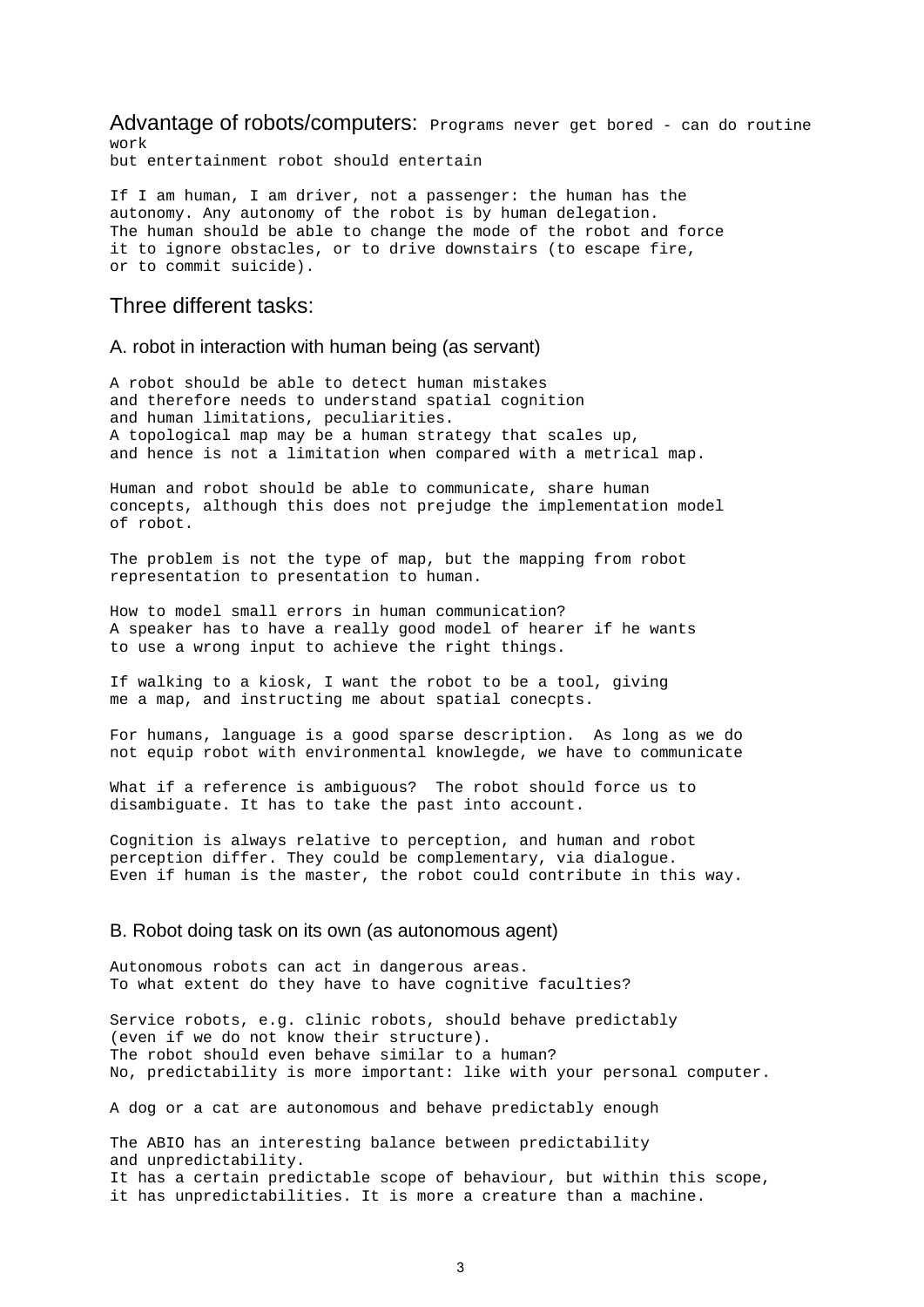It takes its own decisions, but does nothing that is destructive or annoying. It makes some noises that are more utterances to itself. It is well designed. It shows bounded unpredictability. In Japan, these robots are companions for elderly people, or care about houses. On the other hand, unlike a dog, the machine can just left behind, there is no moral responsibility.

AIBOs are on the one hand autonomous, on the other hand interacting with people. What types of human spatial cognition are relevant for an autonomous agent? what types of sensors?

An autonomous agent that learns about places, can have two general strategies for orientation: 1. try do what you know, and only if forced, check for consistency. 2. try do as many actions as you can in order to find out inconsistencies. An experiment showed: those (humans?) that had an overview map were worse than those that just could move! Can we try to impose our common sense approach to the robot?

There are strong functional reasons that human strategies are optimal for their resources. What for robots?

As I am exploring a city and building a map, there is the problem of a tree of possibilites. But there are strategies to prune the tree down. If I do not circulate, there are many possbilities. If I start by going around the same block a few times, I gain confidence => A more compact strategy may be optimal. Piaget: a babay has circular = repetitive strategies.

It would be easy to implement system that reasons about the tree of possible ways and potential actions (the number is not too high). In a histogram of likelihoods, those options near to zero possibility can be pruned, peaks should be followed.

#### C. Robot as implemented cognitive model

What if we came up with an experimentation system: lots of tools, certain filters, arrows linking them, inputs, outputs... if we could do this with a robot... and do translations between representations

Use of robots for spatial cognition?! Is robotics just an application?

If you want to implement spatial cognition, you might recognize what information is missing (in spatial cognition).

Distortion of human knowledge could be unavoidable side effect of optimal human strategies. No robot has acted in an environment of complexity comparable to that handled by humans. Hence, if robot does not succeed, that does not tell us anything about cognitive theories, but rather about limitations of robots.

Robots could get too much information. Humans are very good in focussing, changing attention (not only wrt. perceptual information), abstracting away from information. But this is missing in research.